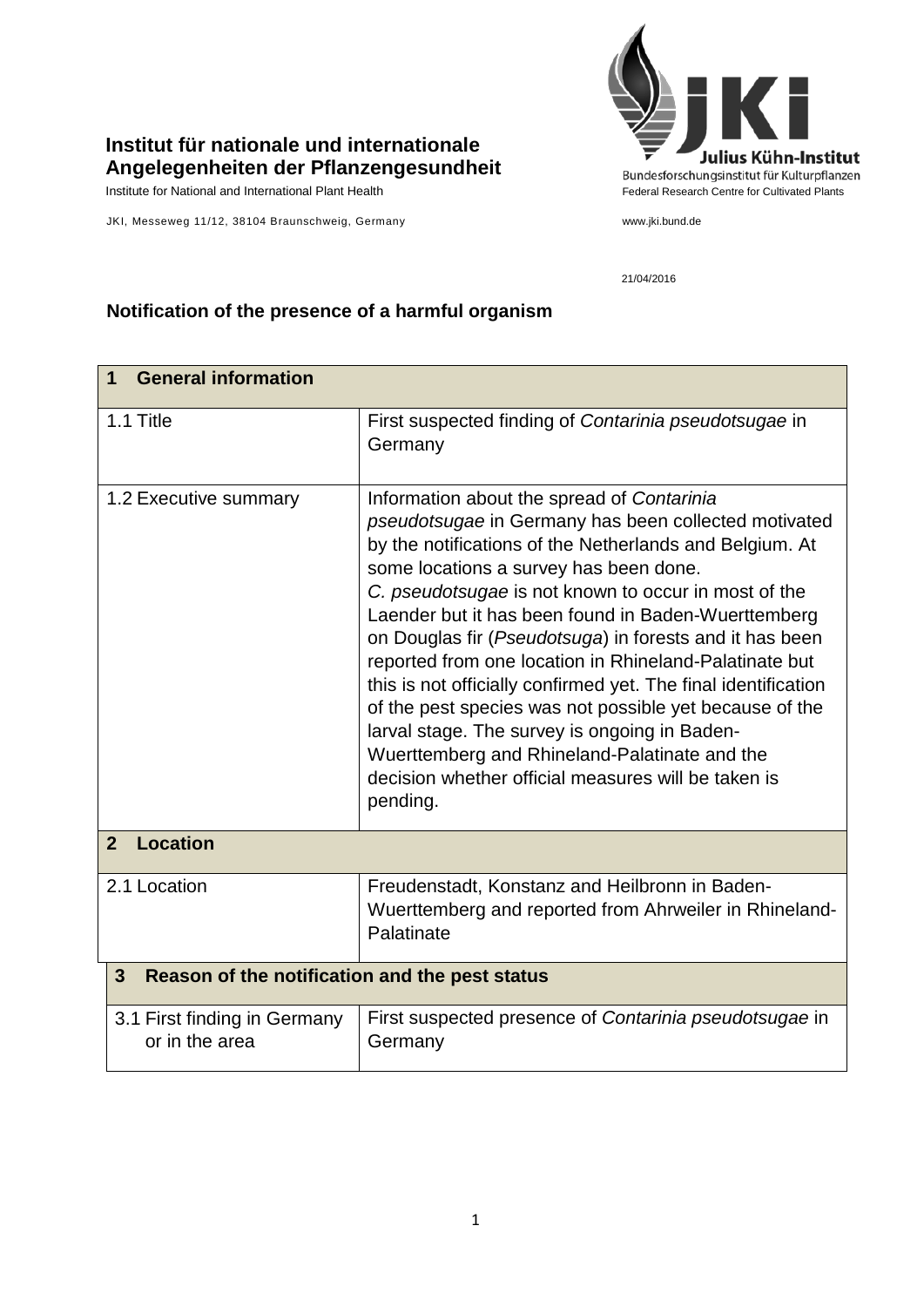| 3.2 Pest status of the area<br>where the harmful organism<br>has been found present,<br>after the official<br>confirmation.                 | Present, only in parts of the area                                                                                              |  |
|---------------------------------------------------------------------------------------------------------------------------------------------|---------------------------------------------------------------------------------------------------------------------------------|--|
| 3.3 Pest status in Germany<br>before the official<br>confirmation of the<br>presence, or suspected<br>presence, of the harmful<br>organism. | Absent, no pest records                                                                                                         |  |
| 3.4 Pest status in Germany<br>after the official<br>confirmation of the<br>presence of the harmful<br>organism.                             | Present, only in parts of the area                                                                                              |  |
| Finding, sampling, testing and confirmation of the harmful organism.<br>4                                                                   |                                                                                                                                 |  |
| 4.1 How the presence or<br>appearance of the harmful<br>organism was found.                                                                 | Pest related survey in parts of the area (Baden-<br>Wuerttemberg), scientific information in one case<br>(Rhineland-Palatinate) |  |
| 4.2 Date of finding:                                                                                                                        | 28.02.2016 (Baden-Wuerttemberg)                                                                                                 |  |
| 4.3 Diagnostic method.                                                                                                                      | The final identification of the pest species was not<br>possible yet because of the larval stage                                |  |
| 4.4 Date of official confirmation<br>of the harmful organism's<br>identity.                                                                 | 28.02.2016 (preliminary identification)                                                                                         |  |
| Infested area, and the severity and source of the outbreak in that area.<br>5                                                               |                                                                                                                                 |  |
| 5.1 Characteristics of the<br>infested area and its<br>vicinity.                                                                            | Open-air: forest                                                                                                                |  |
| 5.2 Host plants in the infested<br>area and its vicinity.                                                                                   | Not known                                                                                                                       |  |
| 5.3 Infested plant(s), plant<br>product(s) and other<br>object(s).                                                                          | Pseudotsuga                                                                                                                     |  |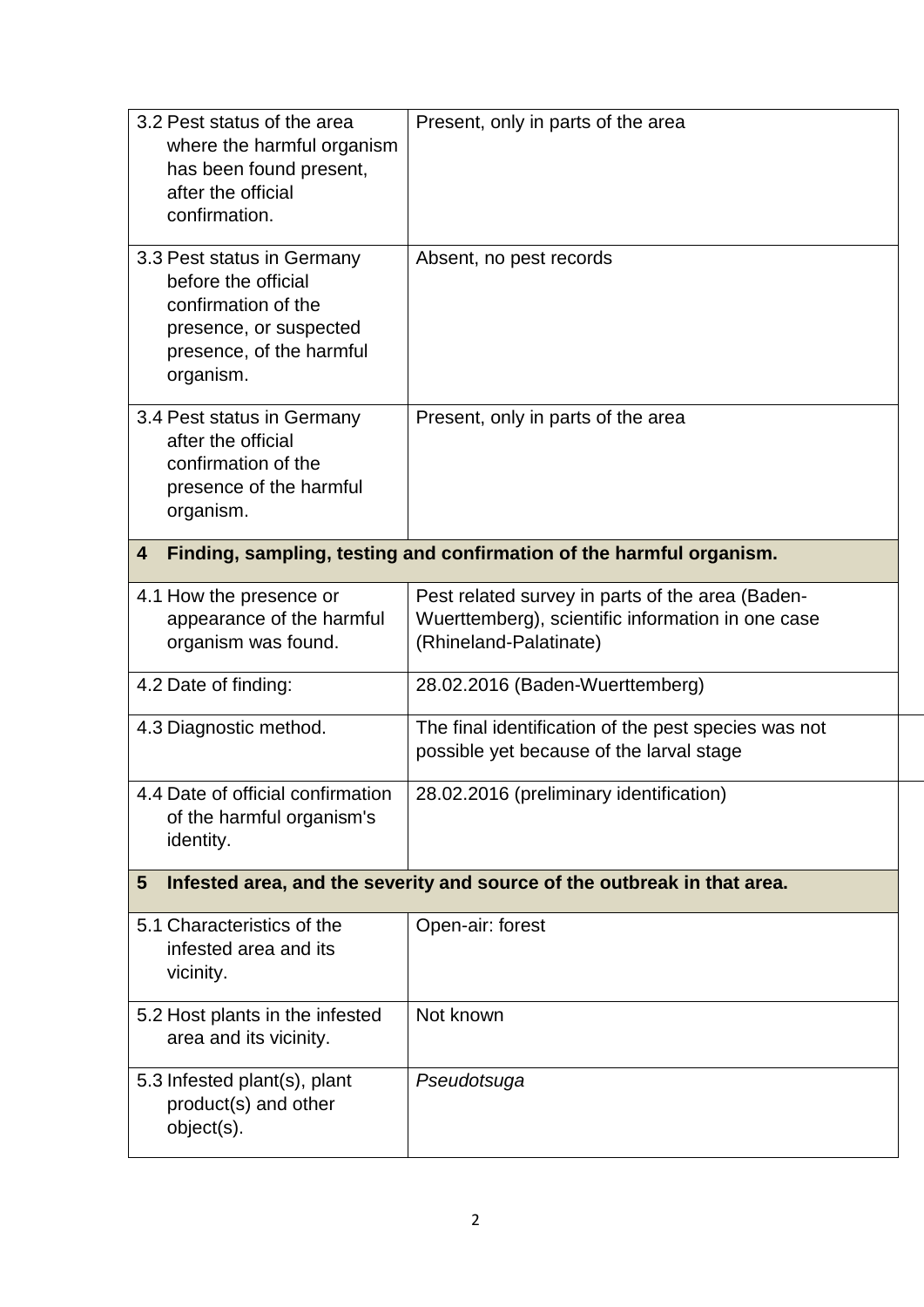| 5.4 Severity of the outbreak.                              | Symptoms are brown discolouration of the needles and<br>fallen needles. Larvae were found in the needles (see<br>Fig. 1 and 2)                                                                                                                          |  |
|------------------------------------------------------------|---------------------------------------------------------------------------------------------------------------------------------------------------------------------------------------------------------------------------------------------------------|--|
| 5.5 Source of the outbreak.                                | Not known                                                                                                                                                                                                                                               |  |
| $6\phantom{1}6$<br><b>Official phytosanitary measures.</b> |                                                                                                                                                                                                                                                         |  |
| 6.1 Adoption of official<br>phytosanitary measures.        | Decision on whether official measures will be taken is<br>pending.                                                                                                                                                                                      |  |
| 6.2 Specific surveys.                                      | The survey in the forests of Baden-Wuerttemberg and<br>Rhineland-Palatinate is ongoing.                                                                                                                                                                 |  |
| $\overline{7}$<br><b>Pest risk</b><br>analysis/assessment  | Preliminary pest risk analysis exists<br>(https://english.nvwa.nl/binaries/nvwa-<br>en/documents/communicatie/diversen/archief/2016m/quickscan-<br>contarinia-cf-pseudotsugae-december-<br>2015/Quickscan+Contarinia+cf.+pseudotsugae+December+2015.pdf |  |



Figure 1: suspected larvae of *Contarinia pseudotsugae* in a needle